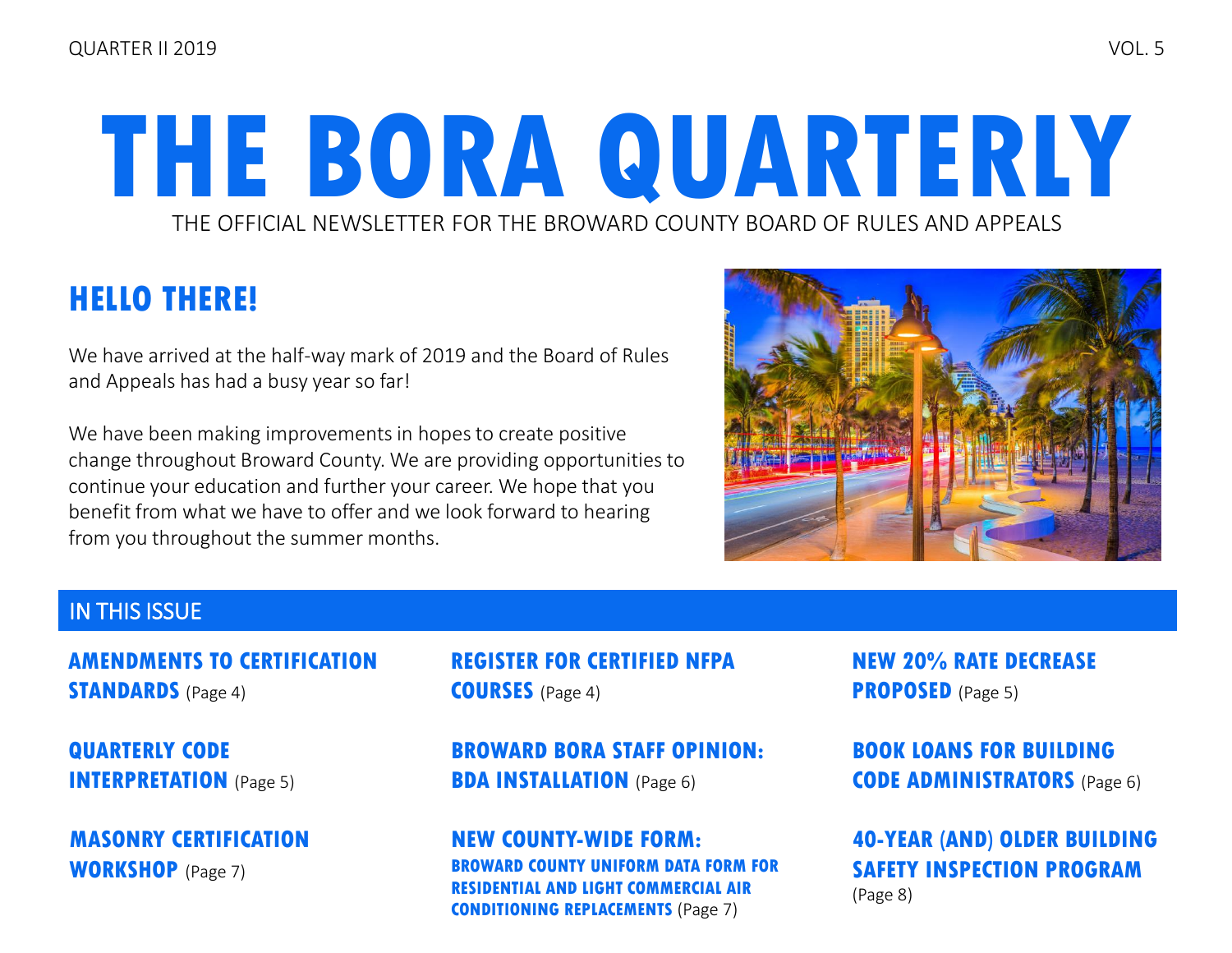## **UPCOMING EVENTS**

**JUNE 13, 2019** Board Meeting 7:00p Broward County Governmental Center 115 S. Andrews Ave., Fort Lauderdale, FL 33301

#### **JUNE 29, 2019**

NEC Changes/Code Seminar 8:00a Nova Southeastern University 3301 College Ave., Fort Lauderdale, FL 33314

#### **JUNE 27, 2019**

ASHRAE 90.1 Continuing Education Course 8:00a – 3:30p Deicke Auditorium 5701 Cypress Road, Plantation, FL 33317

**JULY 15 – JULY 20, 2019** Summer Sizzle Fire & Safety Kids Camp Coral Springs Fire Academy 4150 NW 120th Ave., Coral Springs, FL 33065

### **JUNE 28, 2019**

BORA: Structural Chief Code Compliance Officer Application Deadline

#### *Applications must be postmarked by 06/28/19*

#### **AUGUST 26-30, 2019**

NFPA Certified Fire Inspector I (CFI-I) Course 8:00a – 4:00p Plantation Fire Station 550 NW 65th Ave, Plantation, FL 33317





Visi[t broward.org/CodeAppeals](http://www.broward.org/CodeAppeals/Pages/JobAnnouncements.aspx) for the full list of county and municipal job postings.

#### **BROWARD COUNTY BOARD OF RULES AND APPEALS**

• Structural Chief Code Compliance Officer

#### **BROWARD COUNTY**

- Assistant Building Official
- Chief Building Code Inspector Mechanical

#### **FORT LAUDERDALE**

- Mechanical Plans Examiner
- Structural Plans Examiner

#### **PARKLAND**

• Plans Examiner – Structural

#### **POMPANO BEACH**

- Building Field Inspector (Structural)
- Building Plans Examiner (Structural)

If your municipality would like our agency to post a job announcement on our website, please send an email t[o rulesboard@broward.org.](mailto:rulesboard@broward.org)

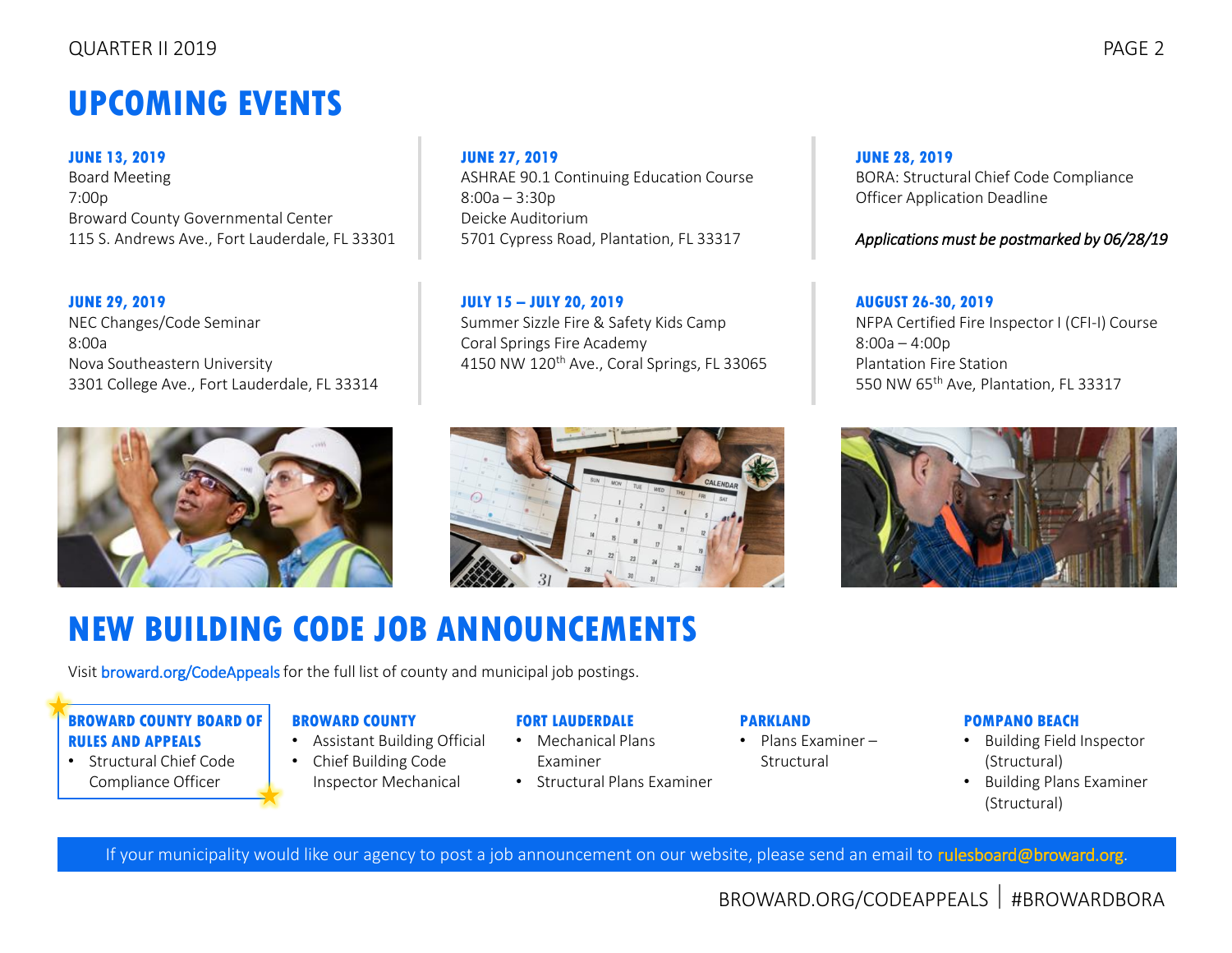The BORA Quarterly was introduced in June 2018 as a way for our agency to keep members of the public informed about what our agency is doing to contribute to positive and effective change throughout Broward County.

**[Subscribe](mailto:rulesboard@broward.org)** to *The BORA Quarterly* and stay informed!

#### **CONNECT WITH US ONLINE!**



[@BrowardBORA](https://twitter.com/BrowardBORA)

[Broward County Board](https://www.facebook.com/BrowardBORA/)  of Rules and Appeals

### **BORA AGENDAS ARE AVAILABLE ONLINE!**

Both the **[Board Meeting](http://www.broward.org/CodeAppeals/Pages/BoardMeetingAgendas.aspx)  [Agendas](http://www.broward.org/CodeAppeals/Pages/BoardMeetingAgendas.aspx)** and **[Committee](http://www.broward.org/CodeAppeals/Pages/CommitteeMeetingAgendas.aspx)  [Meeting Agendas](http://www.broward.org/CodeAppeals/Pages/CommitteeMeetingAgendas.aspx)** are available on the Broward County Board of Rules and Appeals website.

### **BROWARD COUNTY BOARD OF RULES AND APPEALS**

1 N. University Drive, Suite 3500B, Plantation, FL 33324 Phone: 954-765-4500 Fax: 954-765-4504

#### **Board Director**

Jim DiPietro ………………………………………………………………… x9892

### **CODE COMPLIANCE OFFICERS**

| <b>Chief Electrical Code Compliance Officer</b> |  |
|-------------------------------------------------|--|
| <b>Chief Fire Code Compliance Officer</b>       |  |
| <b>Chief Mechanical Code Compliance Officer</b> |  |
| <b>Chief Plumbing Code Compliance Officer</b>   |  |
| <b>Chief Structural Code Compliance Officer</b> |  |
| <b>Chief Structural Code Compliance Officer</b> |  |

### **ADMINISTRATIVE STAFF**

| <b>Administrative Coordinator</b> |  |
|-----------------------------------|--|
| <b>Administrative Specialist</b>  |  |
| <b>Administrative Specialist</b>  |  |
| <b>Administrative Specialist</b>  |  |

### **[BROWARD BORA STAFF DIRECTORY](http://www.broward.org/CodeAppeals/Pages/staffContacts.aspx)**

### **INTERESTED IN EARNING MORE CONTACT HOURS?**

- 28 hours of training is required during the 2-year building certification cycle.
- 60 hours of training is required during the 4-year fire certification cycle.
- By attending Broward BORA's board meetings and/or committee meetings, 1 hour of the required credit will be earned.
- Members of the Code Officials Educational Association will receive up to 1 hour of the required credit for each monthly meeting attended.
- Members of the Florida Association of Plumbing-Gas-Mechanical Inspectors will receive  $\frac{1}{2}$  hour for each monthly meeting attended as well as 1 hour for each of the association's classes attended.

**A maximum of 14 total contact hours through board and/or committee meetings can be earned per certification cycle.**

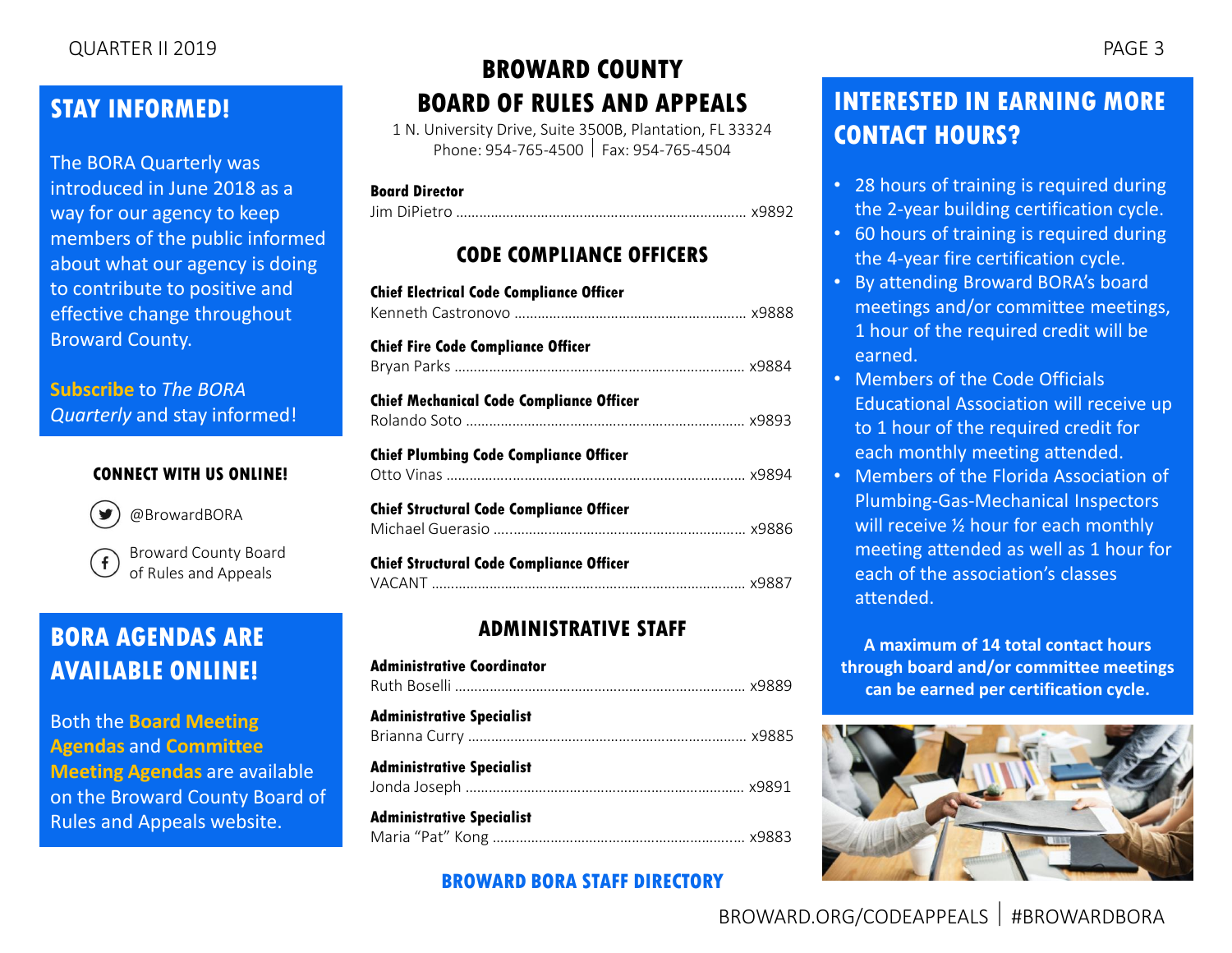#### QUARTER II 2019 PAGE 4

<span id="page-3-0"></span>

### **AMENDMENTS TO CERTIFICATION STANDARDS**

**Plantation, Fla.** – The Broward County Board of Rules and Appeals published amendments for Chapter I, Broward County Administrative Provisions for the 2017 FBC (6th Edition).

This update is the culmination of the work of the Broward BORA Certification Standards Review Committee which held nine public meetings from November 2017 to November 2018. The Board approved all the committee's recommendations on March 14, 2019. The amendments created change for the **[certification requirements](http://www.broward.org/CodeAppeals/Pages/inspectorQualification.aspx)** for the following positions in all jurisdictions in Broward County:

- **Building Officials**
- **Assistant Building Officials**
- **Fire Marshals/Fire Code Officials**
- **Chief Inspectors (Electrical, Mechanical, Plumbing and Structural)**
- **Plans Examiners (Electrical, Mechanical, Plumbing and Structural)**
- **Inspectors (Electrical, Mechanical, Plumbing and Structural)**

*Broward BORA's Chief Code Compliance Officers are available to meet with your municipality's staff to review the updated Certification Standards.*

### **REGISTER FOR CERTIFIED NATIONAL FIRE PROTECTION ASSOCIATION (NFPA) COURSES**

If members of your department passed the NFPA Certified Fire Inspector I (**[CFI-I](http://www.broward.org/CodeAppeals/AboutUs/Documents/Certified%20Fire%20Inspector%20I%20(CF-I).pdf)**) course, they are eligible to register for the NFPA Certified Fire Inspector II (**[CFI-II](http://www.broward.org/CodeAppeals/AboutUs/Documents/Certified%20Fire%20Inspector%20II%20(CF-II).pdf)**) course.

However, all members of your department are eligible to register for the Certified Fire Protection Specialist (**[CFPS](http://www.broward.org/CodeAppeals/AboutUs/Documents/Certified%20Fire%20Protection%20Specialist.pdf)**) Certified Fire Plans Examiner (**[CFPE](http://www.broward.org/CodeAppeals/AboutUs/Documents/Certified%20Fire%20Plans%20Examiner.pdf)**) courses.

• *Remember, each course must have a minimum of 25 students in order for the class to be held. Please email your completed application (and required documentation) to <i>[bcurry@broward.org](mailto:bcurry@broward.org)*.

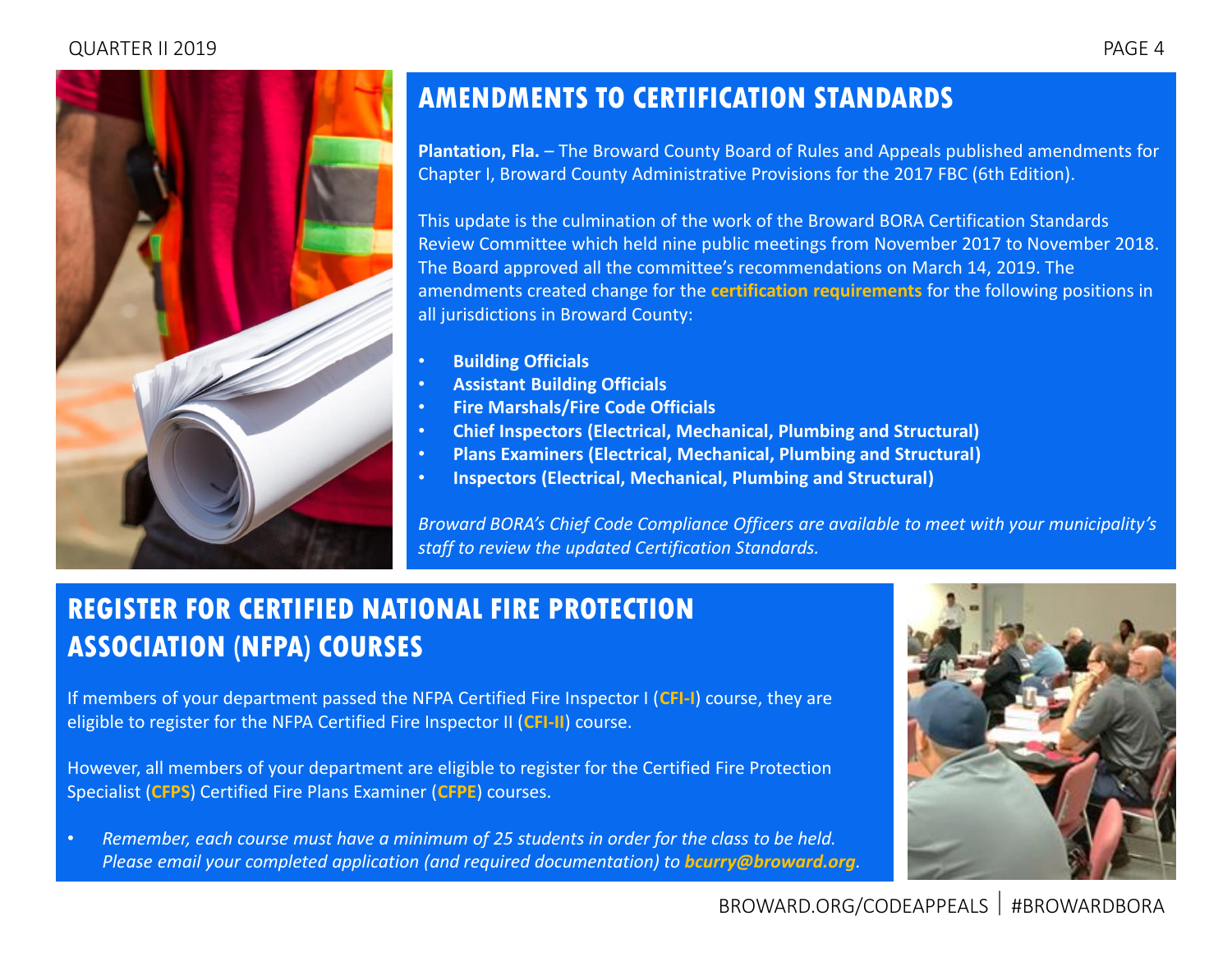### <span id="page-4-0"></span>**BORA RATE DECREASE PROPOSED**

**Plantation, Fla.** – The Board of Rules and Appeals' reserves have grown rapidly during the current construction boom. James DiPietro, Administrative Director, proposed a rate decrease to the Board at the most recent Board Meeting on May 9, 2019. It was recommended that the Broward County Board of Rules and Appeals reduce the municipal fee (that is charged to all Broward County municipalities) from the present \$0.65 per \$1,000 construction valuation to \$0.52 per \$1,000, resulting in a 20% rate decrease. After the rate decrease, there will be no change to the \$2.00 minimum fee.

The Board voted unanimously to recommend the rate decrease to the Broward County Commission. The final decision will be made by the Broward County Commission at a public hearing in September 2019. If the recommendation is approved, the new rate decrease will be effective on October 1, 2019.

If your department would like assistance with preparing for the rate cut, please contact **[mkong@broward.org](mailto:mkong@broward.org)** or **[jdipietro@broward.org](mailto:jdipietro@broward.org)**.

• *"Total Construction Cost" is defined by the Broward County, Florida – Administrative Code as a fee that shall be collected for any building, electrical, plumbing, mechanical, engineering, and liquified petroleum permit issued, including, but not limited to, permits issued for alteration, repair, installation, and demolition.*

### **QUARTERLY CODE INTERPRETATION**

#### **RESIDUAL PRESSURE AT THE REQUIRED WATER FLOW**

**[\(from the Florida Fire Prevention Code, Broward Local Fire Code Amendments, 6](http://www.broward.org/CodeAppeals/Documents/FI-1%20FIRE%20Residual%20Pressure%20at%20the%20Required%20Water%20Flow.pdf)th Edition (2018) Formal Interpretation #1)**

A Formal Interpretation request was received as it relates to the intent of section F-112.1 (d) "The residual pressure at the required water flow at the connection to the water main for an AFPS and ASS shall not be less than 20 PSI".

### **FORMAL INTERPRETATION**

The residual pressure at the required flow at the connection at the water main for the AFPS (Automatic Fire Protection System) and ASS (Automatic Standpipe System) shall not be less than 20 PSI when the system is operating at the designed flow.

**Effective Date: February 15, 2019**

### BROWARD.ORG/CODEAPPEALS #BROWARDBORA

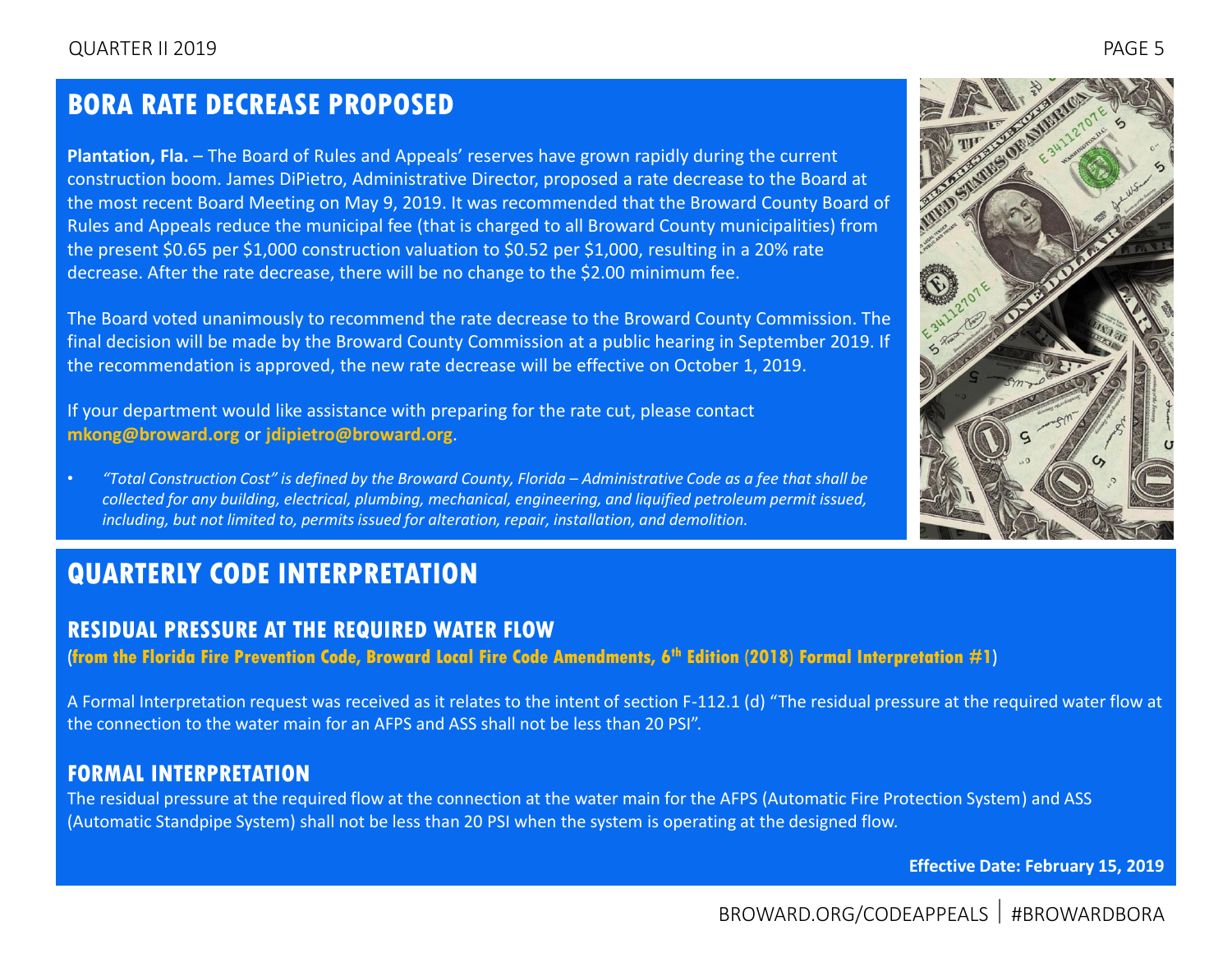### <span id="page-5-0"></span>**BORA STAFF OPINION: BI-DIRECTIONAL AMPLIFIERS (BDA) INSTALLATION AND UL 60950**

The Underwriters Laboratories (UL) 60950 Standard (Information Technology Equipment) is referenced in National Fire Protection Association (NFPA) 70 (2014), Annex A, Product Safety Standard, and in NFPA 72 (2013), Chapter 2, Referenced Publications. This UL 60950 Standard, in Section 1.1.1, specifically identifies a repeater (or BDA) as an example of equipment that is in the scope of this standard. Companies have used this UL Standard as their listing in past years.

The UL 2524 Standard (Safety In-Building, 2-Way Emergency Radio Communication Equipment Systems) was issued in 2018. Section 5.6 of this standard states that if a product meets the requirements of the UL 60950 Standard, then the product also meets many of the construction requirements of the UL 2524 Standard.

#### **Summary**

The City or County may approve equipment listed to either UL Standard 60950 or UL 2524, the Standard for Two-Way Radio Communications Enhancement Systems.

For additional BDA questions, please contact **[kcastronovo@broward.org](mailto:kcastronovo@broward.org)** or **[bparks@broward.org](mailto:bparks@broward.org)**.

*\* Staff Opinions may be appealed to the Broward County Board of Rules and Appeals.*

### **BROWARD BORA BOOK LOANS AVAILABLE FOR BUILDING CODE ADMINISTRATORS**

The Broward County Board of Rules and Appeals **[Complimentary Book Loan Program](http://www.broward.org/CodeAppeals/Documents/Fillable%20Form%20-%20Complementary%20Book%20Loan%20Program.pdf)** has been updated to include books for the **Building Code Administrator Examination**. The program previously catered to Commercial Inspector Examinations and General Plans Examiner Examinations.

\* The Building Official will be responsible for authorizing individuals by the City or County government. The initial loan period is not to exceed six months, a onetime extension of three months is permitted (for a total of nine months). The loaner study books are to be returned to the Broward County Board of Rules and Appeals' offices at the designated time.

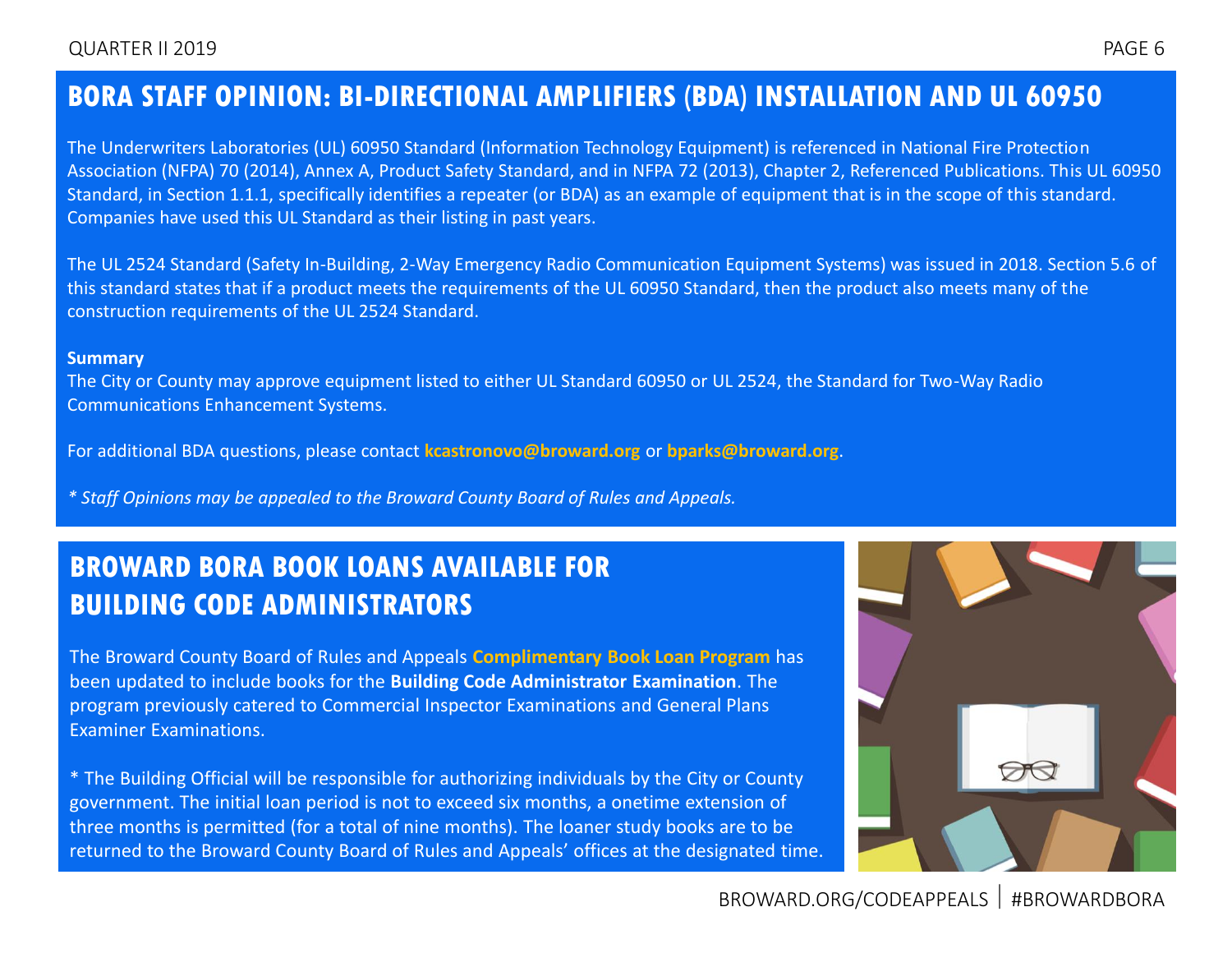#### <span id="page-6-0"></span>QUARTER II 2019 PAGE 7



### **MASONRY CERTIFICATION WORKSHOP**

The Broward County Board of Rules and Appeals has teamed up with the Masonry Association of Florida to offer a Masonry Certification Workshop. During the 2-day workshop, you will be provided lunch, a USB and the required text.

The Masonry Certification Workshop will require a minimum of 15 students for the class to be held and only 30 seats are available. A refundable \$30 deposit will be required for course registration.

*\* This workshop is being planned for fall 2019, but a date has not been set. Cities will be notified of additional information by BORA Staff.*

### **NEW COUNTY-WIDE FORM: BROWARD COUNTY UNIFORM DATA FORM FOR RESIDENTIAL AND LIGHT COMMERCIAL AIR CONDITIONING REPLACEMENTS**

At the May 9, 2019 Board Meeting, the Broward County Board of Rules and Appeals approved the **[Broward County Uniform Data Form for Residential and Light Commercial Air](http://www.broward.org/CodeAppeals/Pages/forms.aspx)  [Conditioning Replacements](http://www.broward.org/CodeAppeals/Pages/forms.aspx)**. The form was created to provide consistency with the information required to be submitted by mechanical and air conditioning contractors and accepted by building departments for air conditioning equipment replacements throughout Broward County municipalities. Originally, the South Florida Association of Refrigeration and Air Conditioning Contractors requested the creation of a form of this nature. After the association's request, Broward BORA's Mechanical and Smoke Control Committee reviewed and recommended this form at their April 18, 2019 committee meeting. It passed by a unanimous vote.

*\* This form becomes mandatory on October 1, 2019. Please contact [rosoto@broward.org](mailto:rosoto@broward.org) for additional information.*



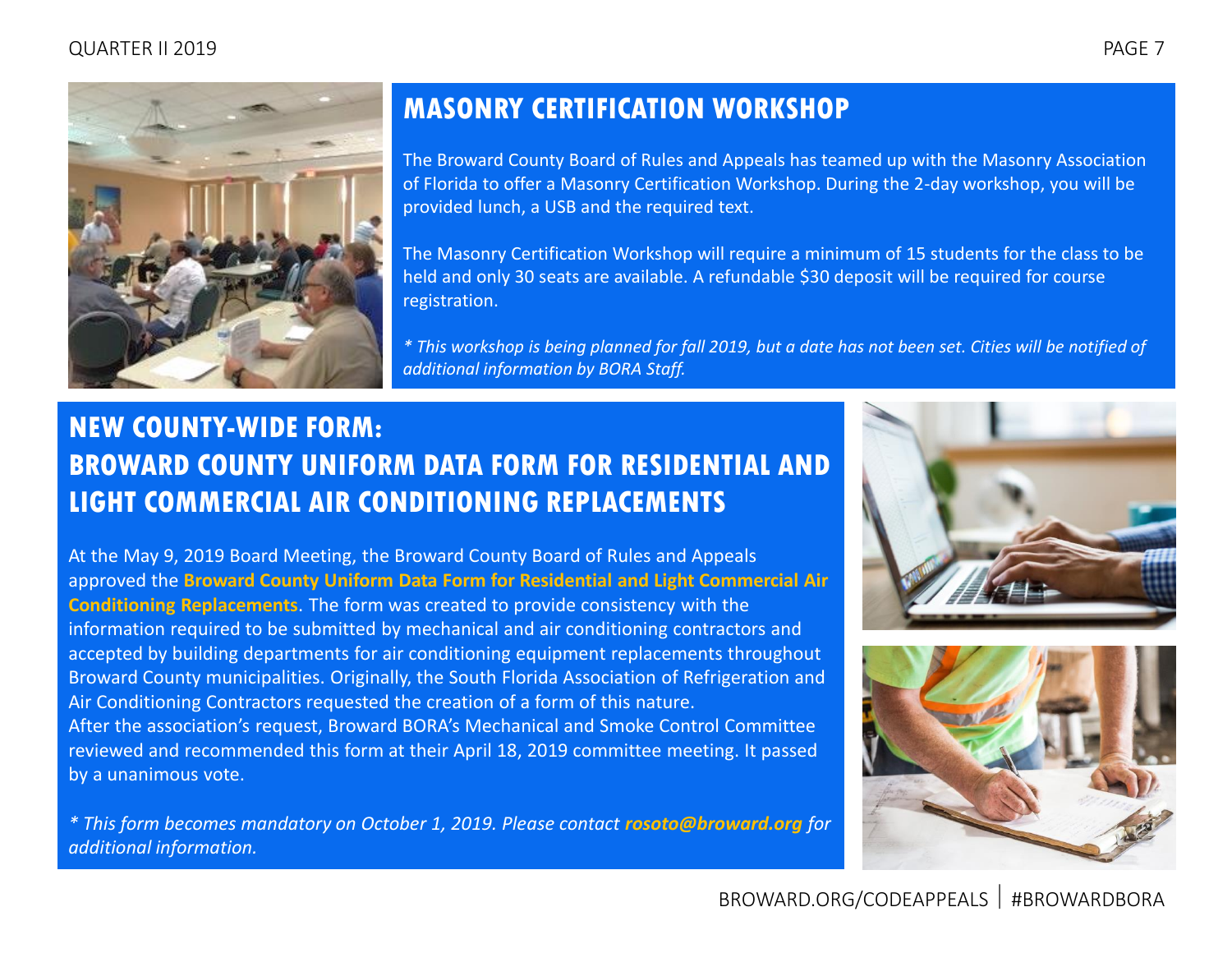### <span id="page-7-0"></span>**2019 40-YEAR (AND OLDER) BUILDING SAFETY INSPECTION PROGRAM**

In the upcoming months, municipal building departments throughout Broward County will notify property owners whose buildings are subject to the 40 Year (and Older) Building Safety Inspection Program, beginning the process of having the property inspection completed by a licensed professional engineer or a registered architect. **Please be advised that the 40-Year Inspection does not require the building to be brought up to current code.**

#### **The following structures are exempt from the 40-Year (and Older) Building Safety Inspection Program:**

- U. S. Government Buildings
- State of Florida Buildings
- Buildings built on Indian Reservations
- School buildings under the jurisdiction of the Broward County School Board
- One and two-family dwellings
- Minor structures defined as buildings
- Structures in any occupancy group with gross floor area less than 3,500 square feet

All subsequent inspections for the 40-Year (and Older) Building Safety Inspection Program, are required at 10-year intervals.



### **40-YEAR (AND OLDER) BUILDING SAFETY INSPECTION PROGRAM RESOURCES**

For more information about the 40-Year (and Older) Building Safety Inspection, please see the program's **[brochure](http://www.broward.org/CodeAppeals/Documents/40%20Year%20(and%20Older)%20Building%20Safety%20Inspection%20Program.pdf)** and **[FAQs](http://www.broward.org/CodeAppeals/Documents/40%20Year%20(and%20Older)%20Building%20Safety%20Inspection%20Program%20FAQs.pdf)** or contact **[mguerasio@broward.org](mailto:mguerasio@broward.org)** or **[kcastronovo@broward.org](mailto:kcastronovo@broward.org)**.